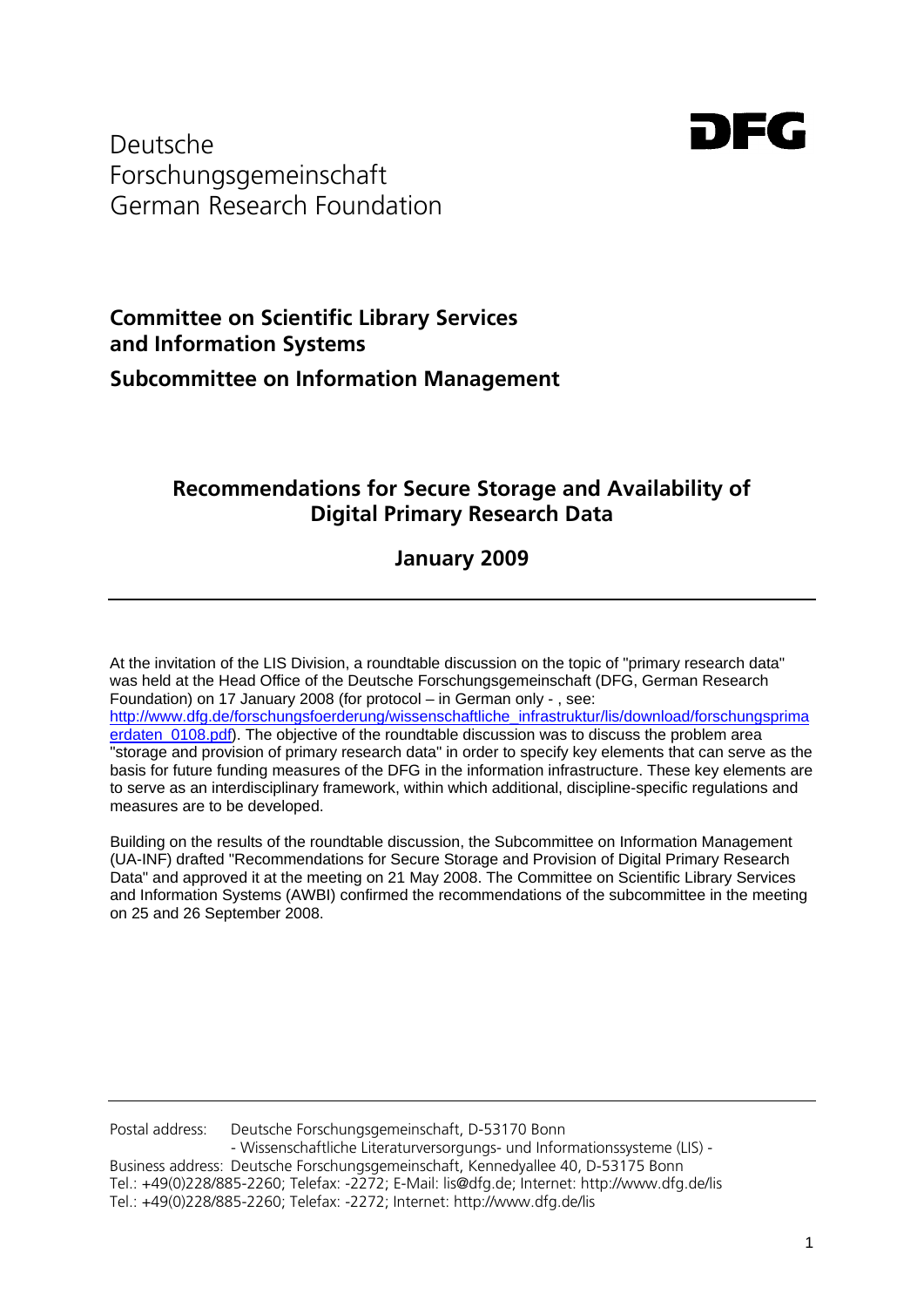#### **Recommendations for Secure Storage and Availability of Digital Primary Research Data**

#### Status 26 June 2008

Primary research data represent a valuable pool of information acquired at great financial expense. Depending on research area and method, the data are reproducible or are based on non-reproducible observations or measurements. In any case, the acquired data should be made accessible and freely available to the public upon completion of the research. This is the fundamental prerequisite for making data reusable within the scope of new research questions as well as for utilising the data in the re-examination of published results in the event of doubts in the publication.

In 1997, the DFG published "Safeguarding Good Scientific Practice", which included 16 recommendations. Recommendation 7 states: "Primary data as the basis for publications shall be securely stored for ten years in a durable form in the institution of their origin." Thus, the demand to keep data available has been a topic for the DFG for more than ten years.

Technical and organisational prerequisites are necessary for the storage and provision of primary research data and must be developed from within the individual scientific disciplines. This has already been accomplished in exemplary manner in some disciplines; other disciplines are still at the start of this task. Among the key objectives is orienting these structures towards international benchmarks and standards and embedding them in existing, transregional, international structures. In order to ensure that they are effective in the long term, care must be taken from the start.

For the establishment of the necessary organisational prerequisites and structures, discipline-specific working groups should be established to develop suggestions for the respective communities for determining which institutions are to be involved in the storage and provision as well as for the processes and structures that are to be used. Orientation towards already practised models may be helpful here. If possible, an effort should be made to cite the stored data sets and their sources. This option would give the scientist or academic incentive to publish data on his or her own initiative. There are already successful examples of this. The objective should be the voluntary passing on of the data by the scientist or academic. Another key criterion that should be considered is the quality control of the data.

These recommendations are directed toward both the scientists and academics as well as toward the information specialists. It should awaken awareness of the urgency of this issue. Furthermore, the objectives are named that should be taken into account during the implementation and the adherence of which is of fundamental importance. Lastly, the scientists and academics should be motivated to perform this task as a kind of voluntary commitment and to properly implement it within the scope of the specified structures on their own initiative.

On the basis of these recommendations, the DFG will make financial resources available as part of its funding opportunities to support the expansion of the storage and cataloguing structures. In particular, it is encouraging exploration projects to collect further experiences for the individual disciplines. Regulation of the storage and provision of the data should be specified right from the start in the scientist's work plan and should be stated in the funding proposals within the framework of the funding programme.

The 7 recommendations in detail:

*1. Primary research data are data that result during the course of scientific research, experiments, measurements, surveys or polls. They serve as the basis for scientific publications.*

Depending on the respective discipline, the primary research data are to be defined differently. The scientists and academics should, thus, decide themselves within their respective communities whether this is to include raw data or at what level of aggregation the data are to be stored for the long term. Furthermore, the granularity should be agreed upon within a rough framework: how much data constitute a data set that is assigned a stable address (persistent identifier).